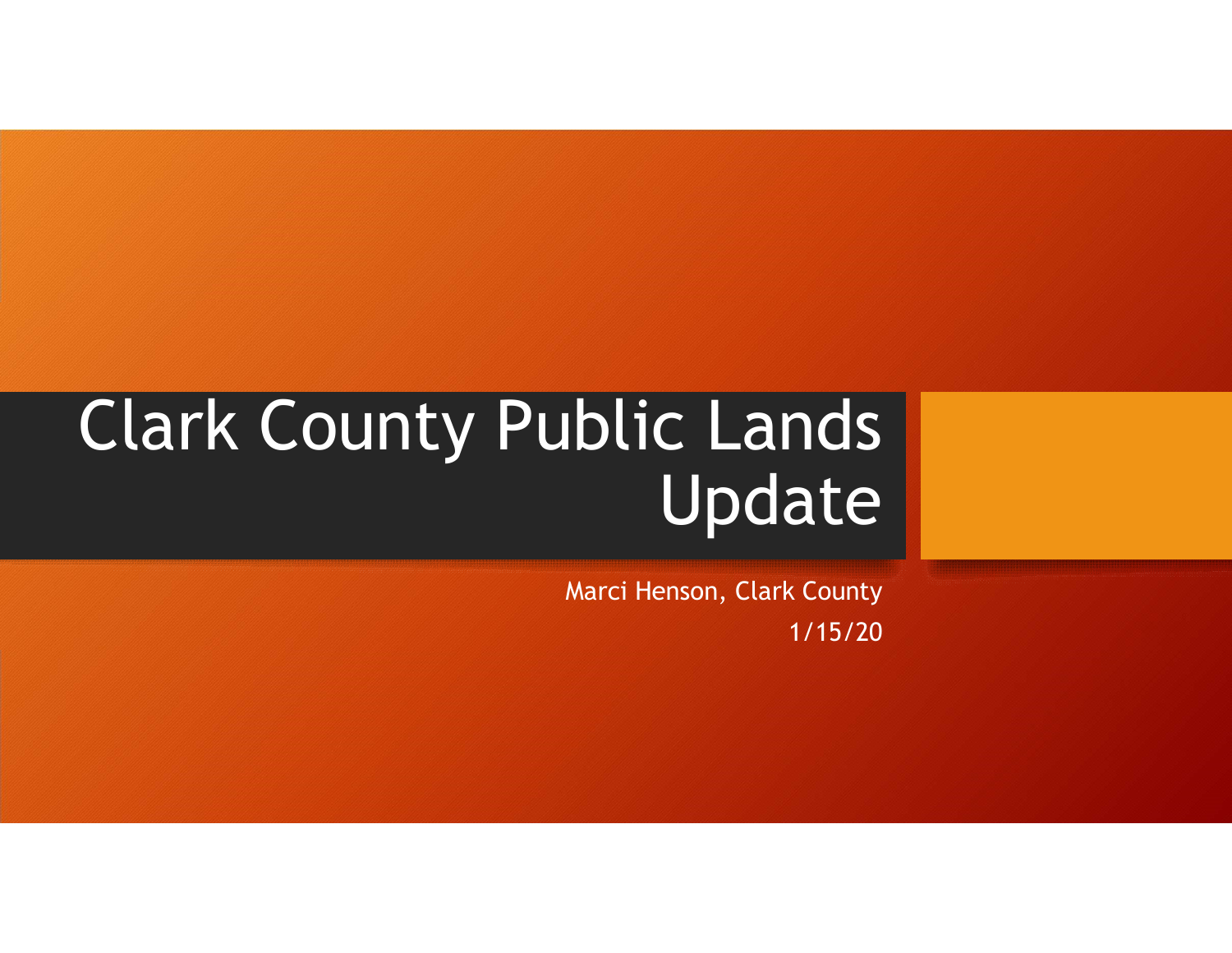## Clark County Public Lands Bill

- Purpose & Need
- ≻ CC Cooperating Agency on BLM's amendment to the 1998 Las Vegas Resource<br>Management Plan 10+ years rk County Public Lands Bill<br>pose & Need<br>CC Cooperating Agency on BLM's amendment to the 1998 Las Vega<br>Management Plan - 10+ years<br>Local objectives not met in various drafts
	- Local objectives not met in various drafts
	- After more than a decade, BLM State Director put the RMP amendment on hold and the action has since been completely terminated by BLM
	- $\triangleright$  Need a reliable mechanism to deal with crucial planning issues in southern Nevada
	- $\triangleright$  In summer 2016, initiated discussions with stakeholders on principles and working map of a potential lands bill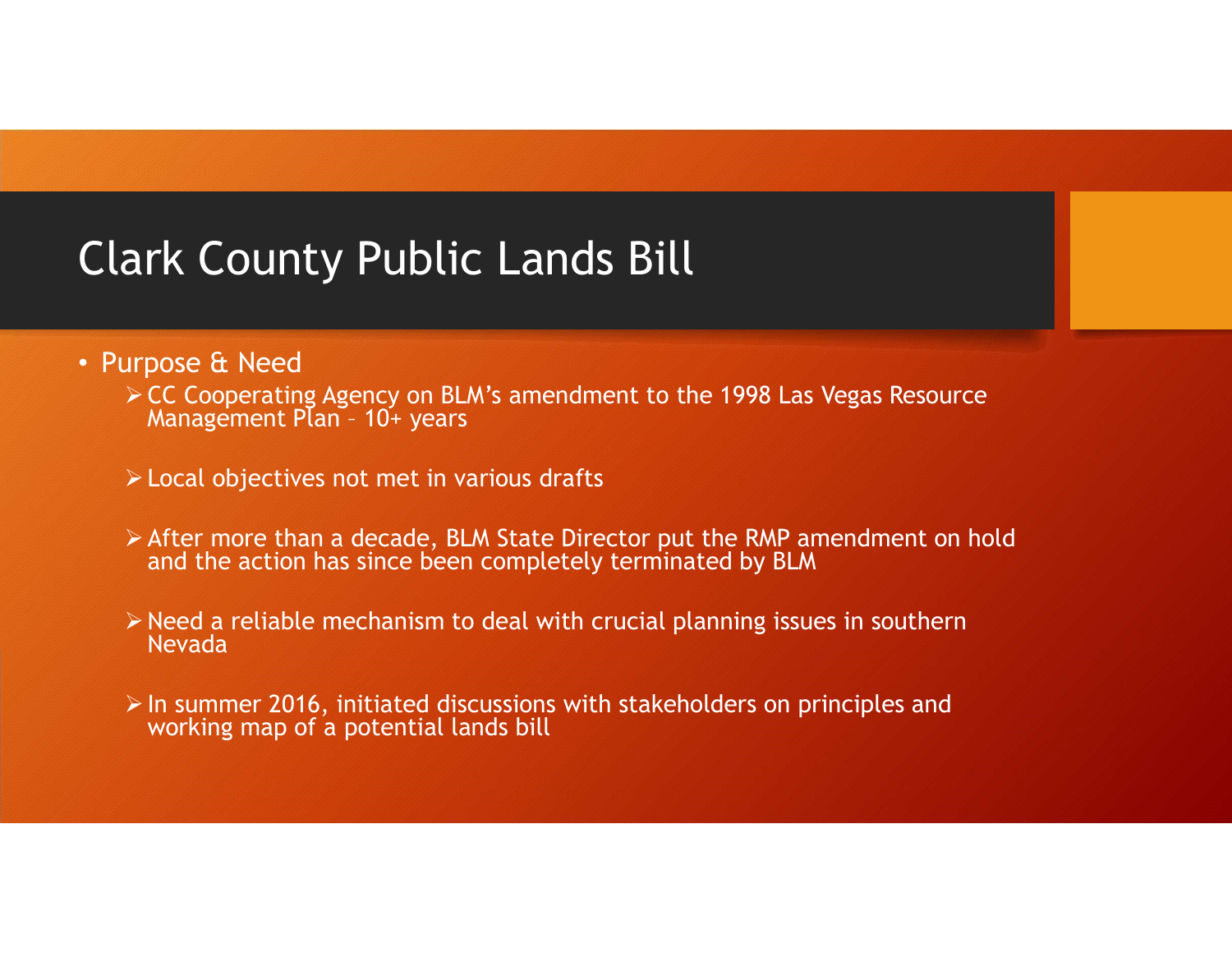## Clark County Public Lands Bill

- Met repeatedly with more than 31 stakeholder groups from a variety of disparate interests
- Held an open house to present potential principles to be included in the bill
- Presented principles and a working map to the BCC in June 2018.
- BCC adopted the principles and directed staff to draft legislative language and continue refining the working map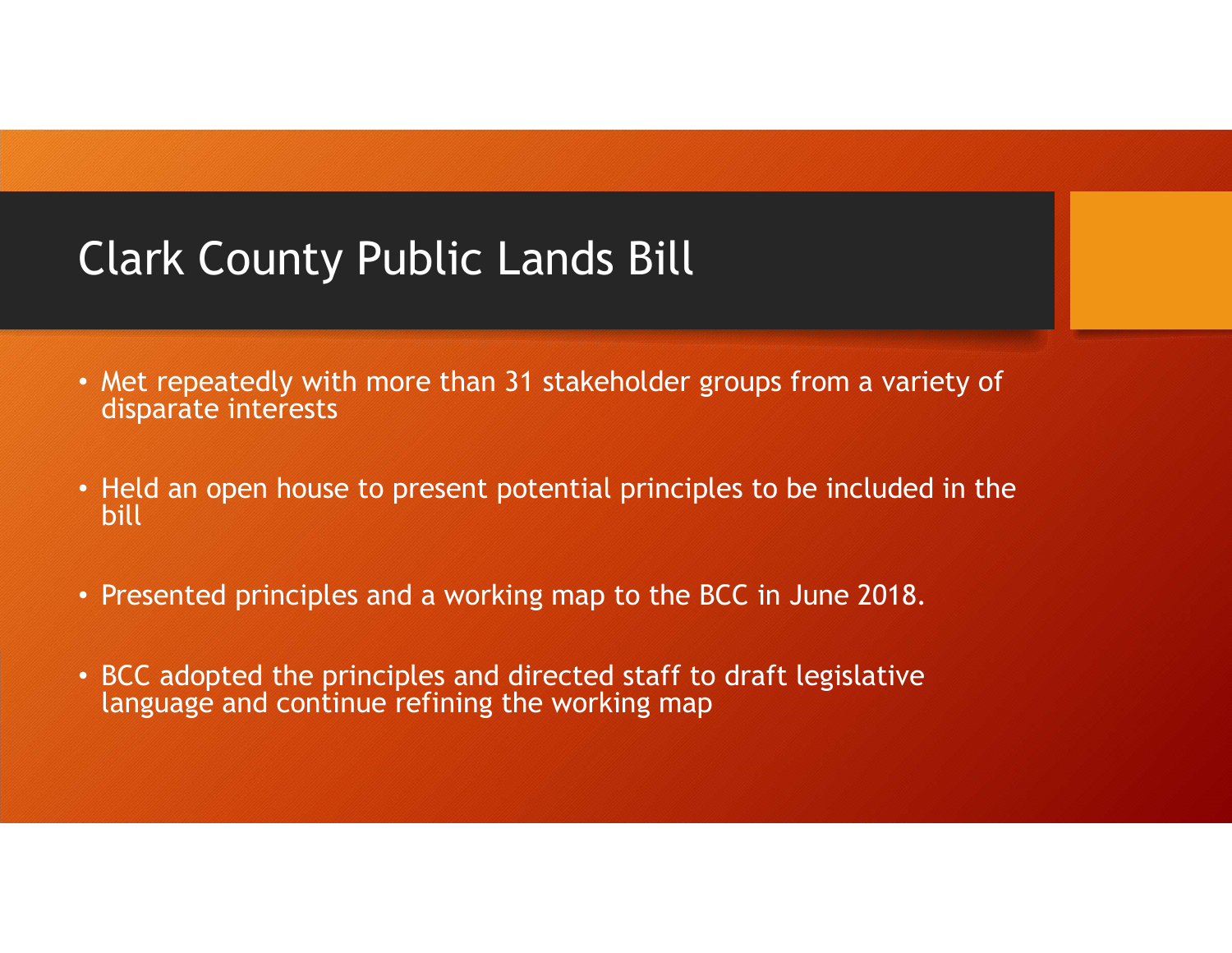# Southern Nevada Economic Development and Conservation Act **Southern Nevada Economic Development and<br>
Conservation Act**<br>
• Draft legislative language released in May 2019; updates released September and<br>
• Senator Cortez Masto released her discussion draft on 1/15/2020<br>
• Key Sect

- Draft legislative language released in May 2019; updates released September and November 2019
- 

#### • Key Sections:

- $\triangleright$  Expands the Moapa Band of Paiute lands (Sec. 101)
- ▶ Protects Upper Lee Meadows and Camp Lee Canyon (Sec. 201)
- Facilitates the creation of the Southwest Ridge Park (Sec. 202)
- Ensures construction and access to critical flood control facilities to protect Las Vegas neighborhoods (Secs. 203, 204 and 705)
- Expands the Southern Nevada Public Lands Management Act disposal boundary (Sec. 205)
- Funds billions in parks, recreation, open space and other local and federal conservation and recreation projects. (Sec. 205)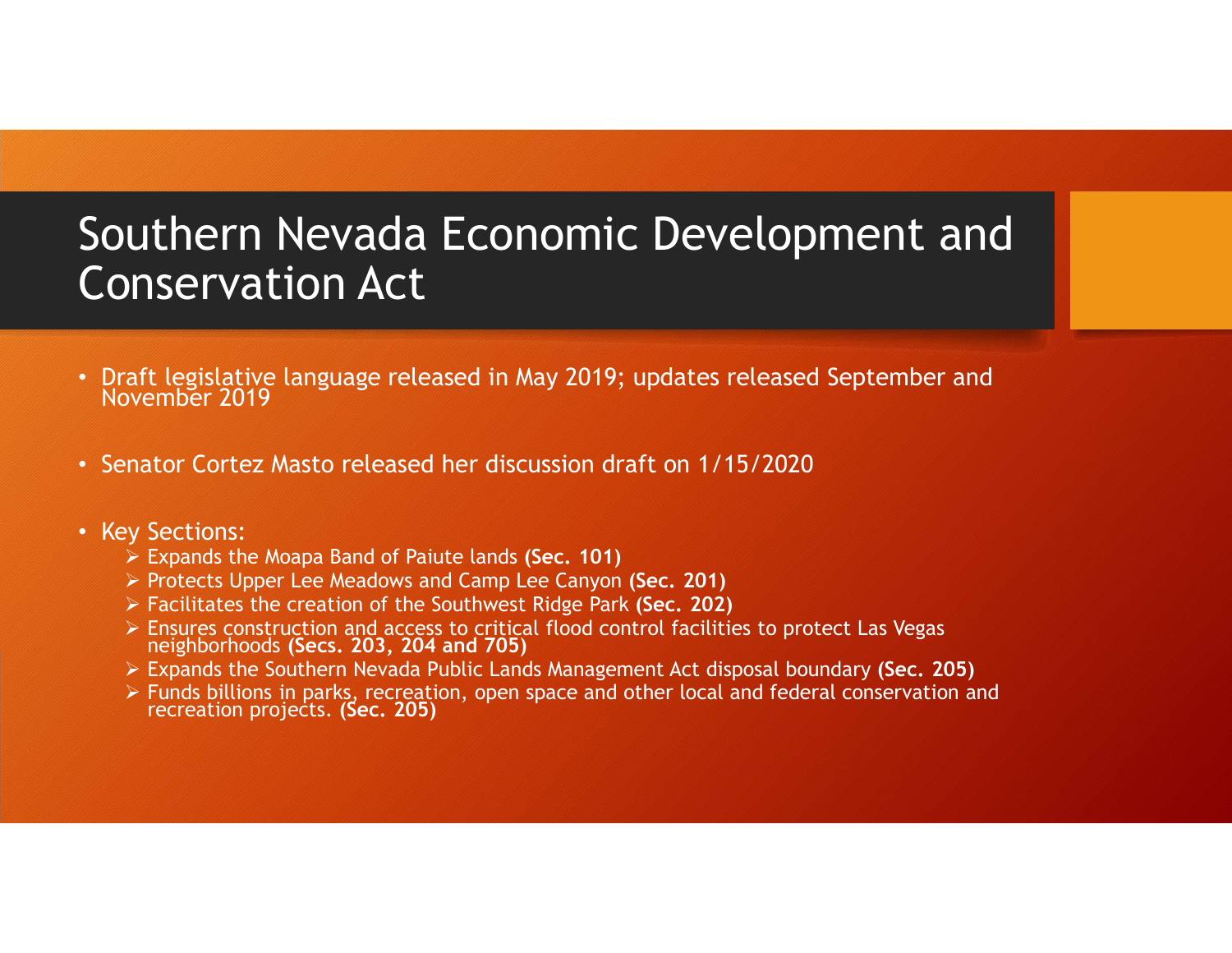#### • Key sections:

- Conveys parcels under R & PP and other federal leases to local government agencies (i.e. fire and police stations, parks and community centers, schools and other local infrastructure in southern Nevada) (Sec. 205)
- Saves Red Rock National Conservation Area from further development (Sec. 205)
- $\triangleright$  Aids in the acquisition and construction of affordable housing (Sec. 205)
- Establishes nine (9) new Areas of Critical Environmental Concern adding nearly 300,000 acres to southern Nevada's conservation portfolio (Sec. 206)
- Extends the Clark County Multiple Species Habitat Conservation Plan for another 50 years (Sec. 207)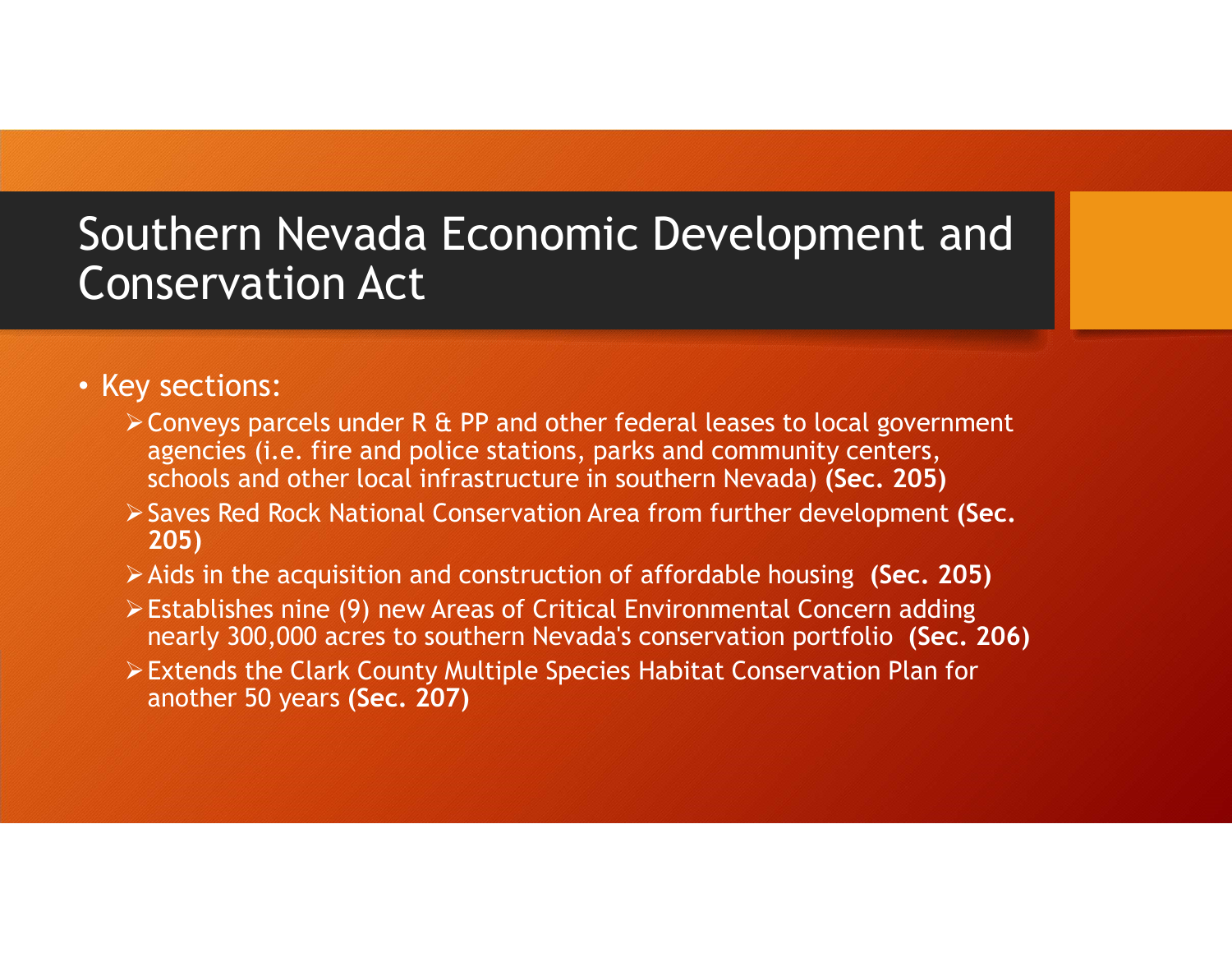- Key Sections:
	- $\triangleright$  Creates four (4) new wilderness areas totaling more than 82,000 acres (Sec. 301)
	- Enables the creation of the City of Mesquite River Park for recreation and watershed protection (Sec. 402)
	- Creates a Mt. Charleston Public Safety Complex (Sec. 403)
	- Ensures access to rural water infrastructure (Sec. 404)
	- $\triangleright$  Supports the planning and implementation of the Lower Virgin Watershed Plan (Sec. 402)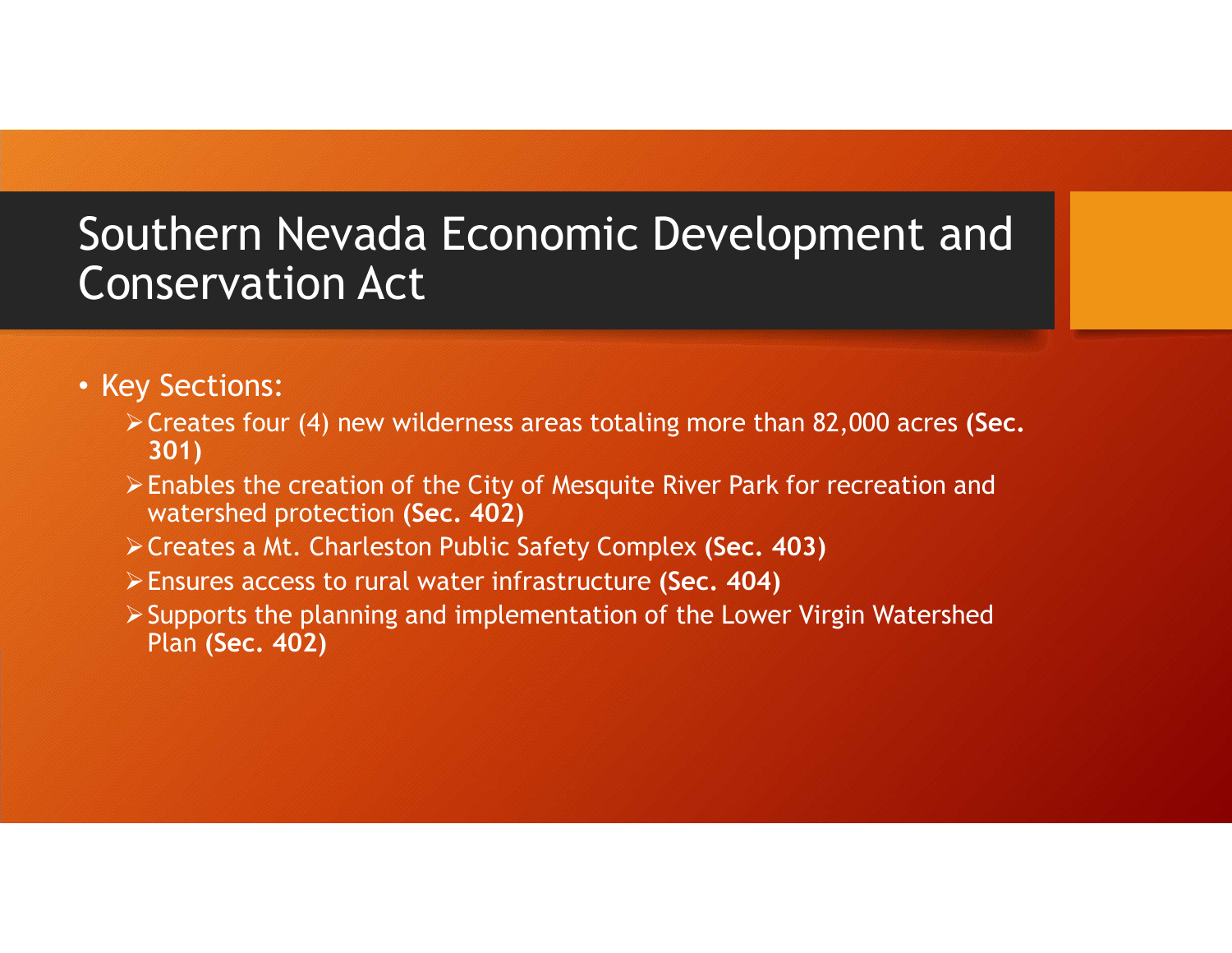#### • Key Sections:

- Creates four (4) new Off-highway Vehicle Recreation Areas (Sec. 701)
- Facilitates increased renewable energy transmission (Sec. 702)
- Protects water infrastructure (Sec. 703)
- Creates six (6) new erosion control weirs in the Las Vegas Wash to protect water quality (Sec. 704)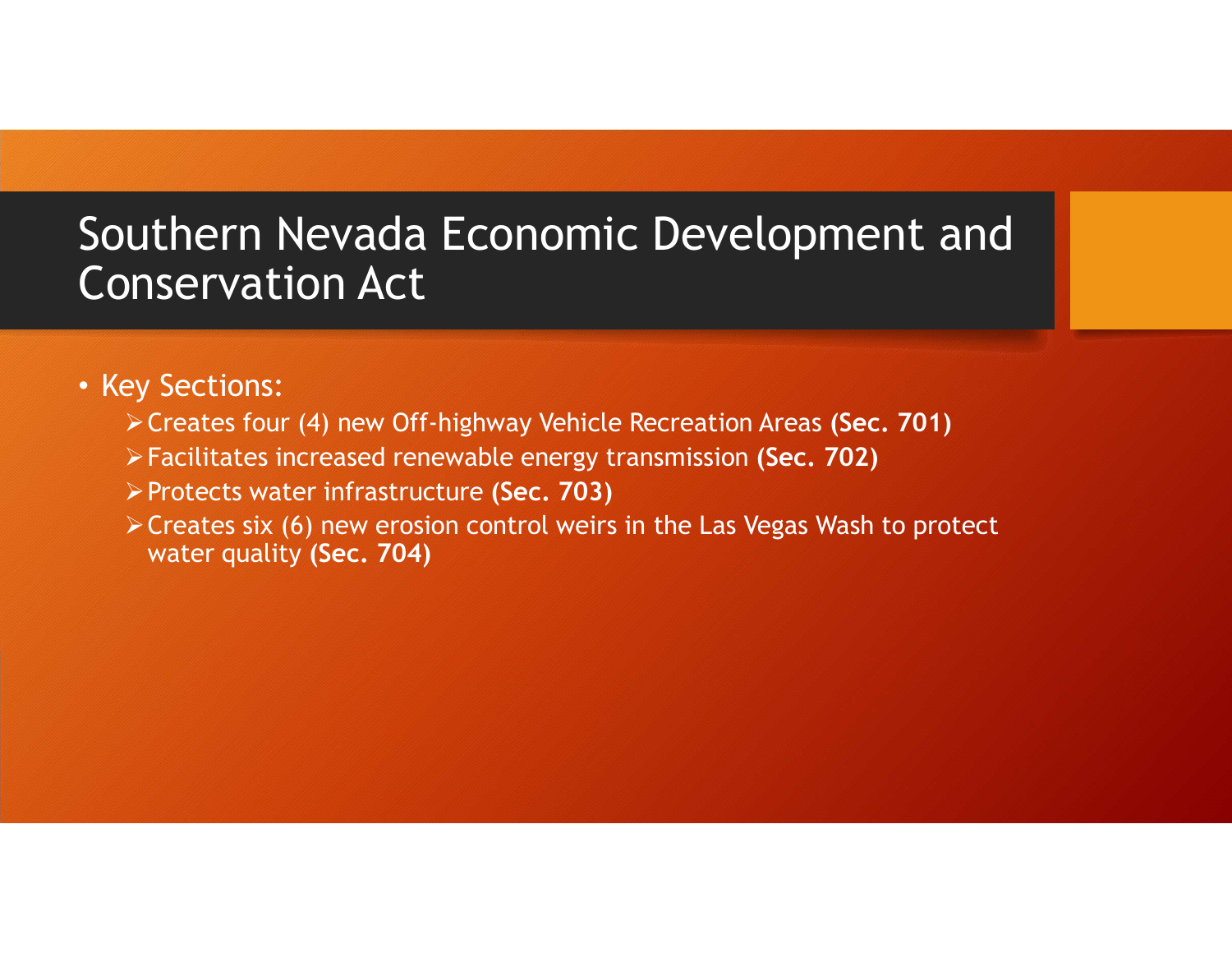#### • Deep dive on Sections 702

- This section is not related to SNWA's in-state groundwater pipeline program.
- Proposes to combine ROWs for renewable energy transmission into one ROW issued to SNWA.
- $\triangleright$  "Notwithstanding reference herein to N-78803, nothing in this section shall be interpreted to grant any rights-of-way for the groundwater development project referenced in N-78803 other than for the power lines identified therein." **ISETVation Act**<br>
Separation is not related to SNWA's in-state groundwater pipeli<br>
Proposes to combine ROWs for renewable energy transmission ir<br>
Sisued to SNWA.<br>
"Notwithstanding reference herein to N-78803, <u>nothing</u> in
- Limits the geographic extent of the action to Clark County and southern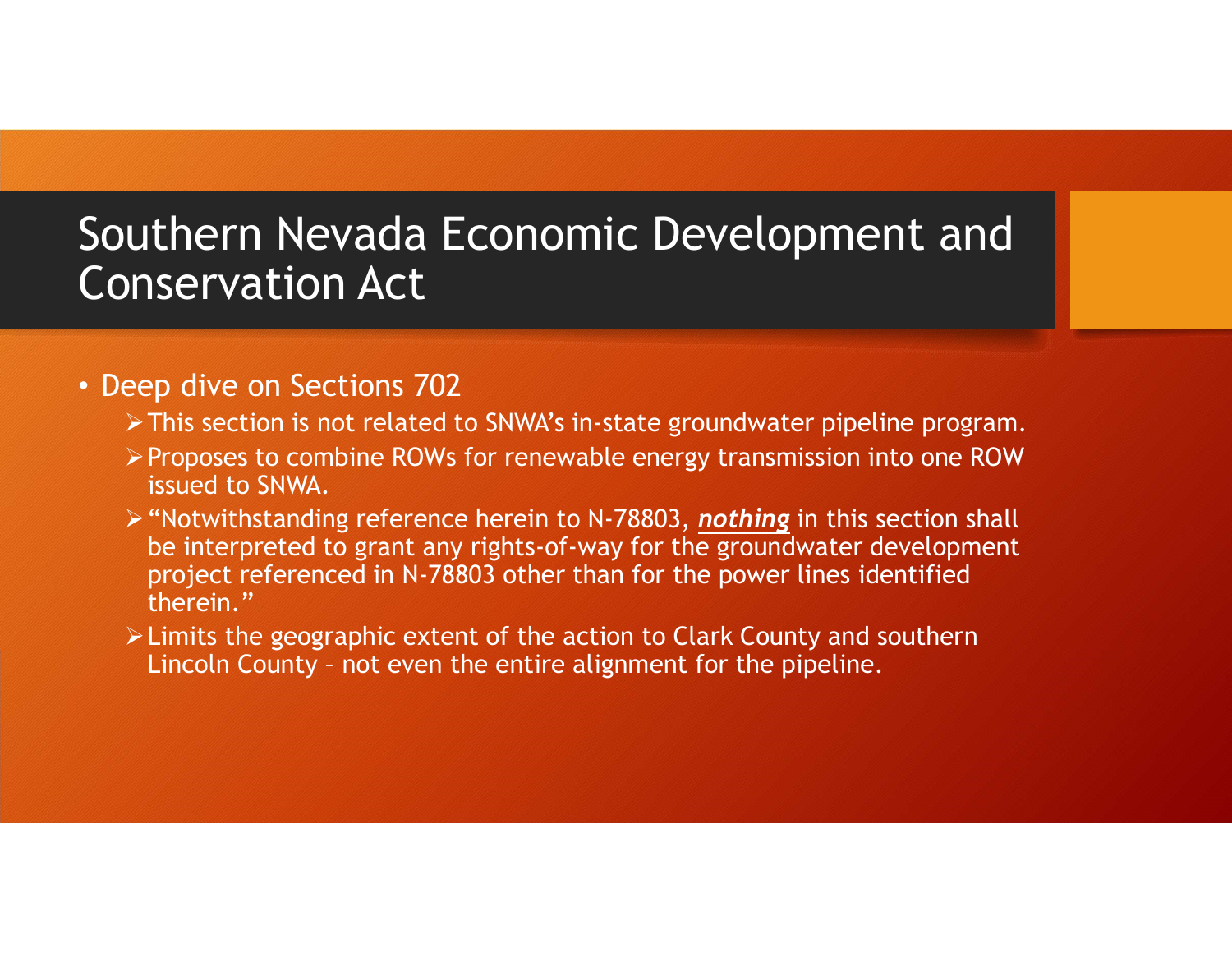#### • Deep dive on Sections 703

- This section is not related to SNWA's in-state groundwater pipeline program.
- Proposes to convey "parcels on which water infrastructure owned or managed by that public water agency is located within Clark County."
- "Nothing in this section shall permit any public water agency to obtain title to federal lands for the purpose of constructing the groundwater development project referenced in right-of-way grant N-78803."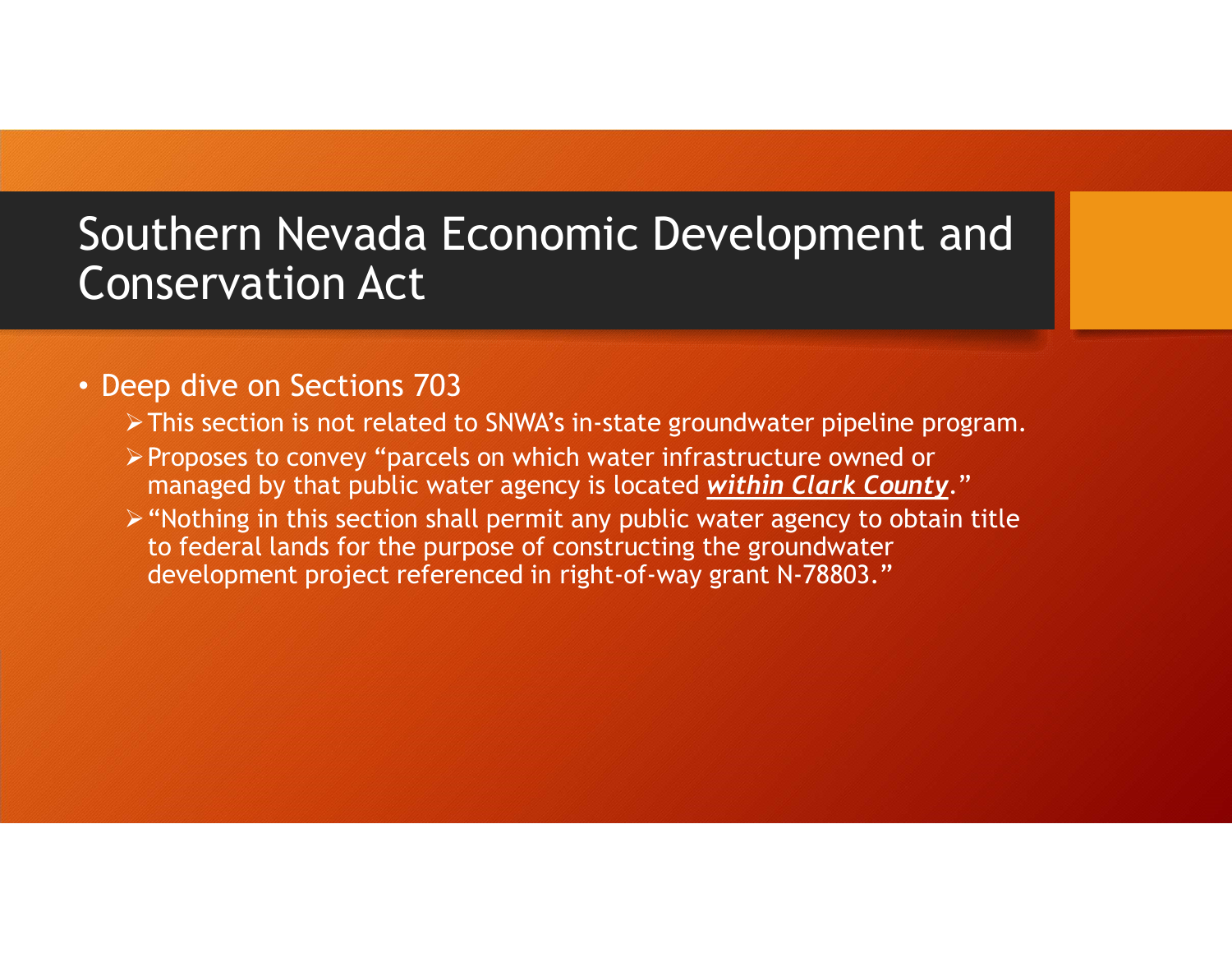#### • By the numbers:

- 41K+ acre expansion for Moapa Band of Paiutes
- $>$  800 megawatts of clean, renewable energy from the ENTP
- 50-year extension of the Clark County Multiple Species Habitat Conservation Plan
- $\geq$  121K+ acres of designated off-highway vehicle recreation areas
- 298K+ acres of Areas of Critical Environmental Concern
- Estimated \$3.35 billion in additional parks, trails and natural areas funding
- $\geq 6$  weirs to protect lower Las Vegas Wash and drinking water supply
- 49K+ acre expansion of the SNPLMA boundary (32K+ net acres of disposal)
- 82K+ acres of additional wilderness
- Estimated \$8.5 billion in SNPLMA funding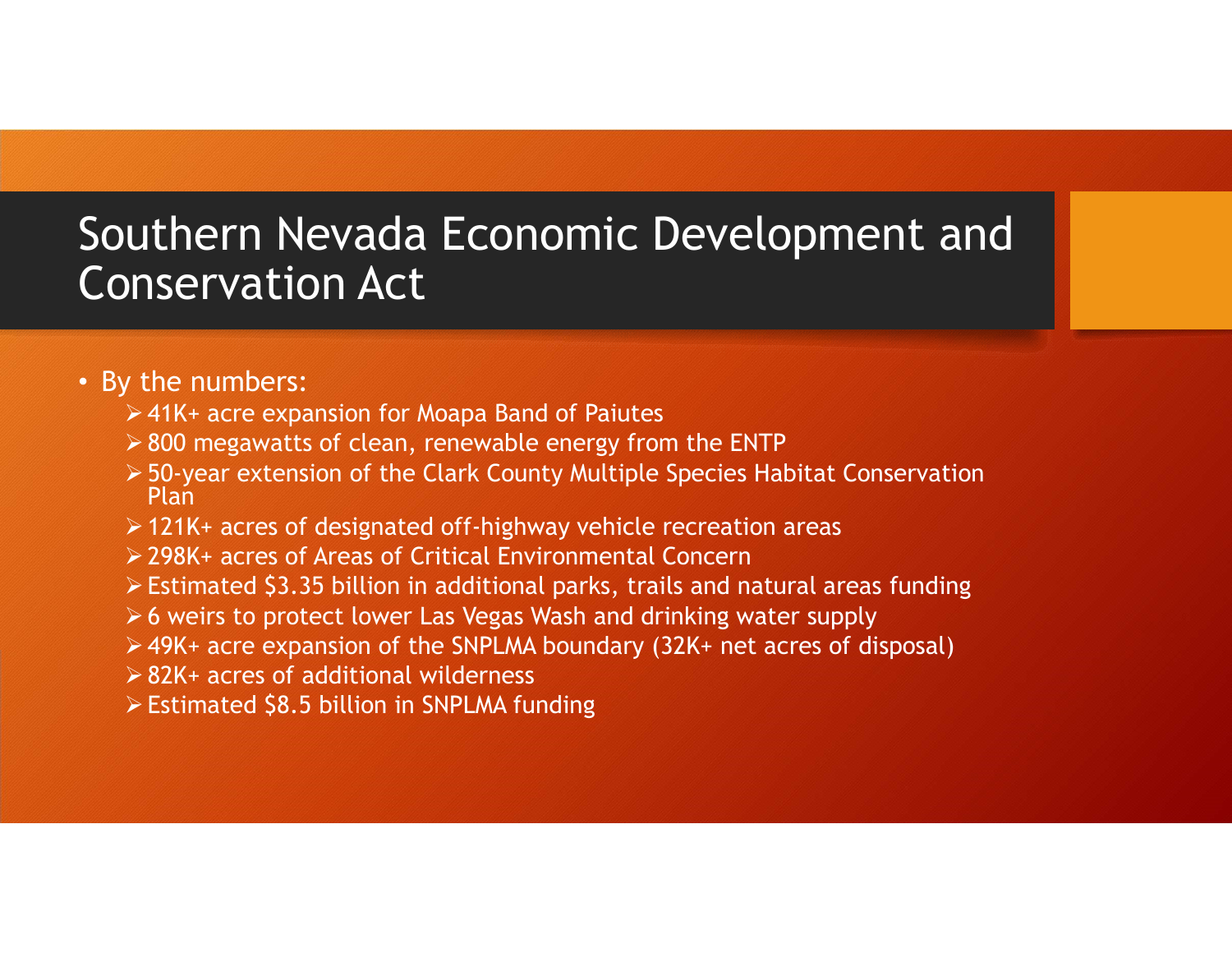# Southern Nevada Economic Development and Conservation Act Uthern Nevada Economic Development and<br>
Inservation Act<br>
Senator Cortez Masto has released a discussion draft. Please contact her<br>
Senator Cortez Masto has released a discussion draft. Please contact her<br>
Selbstantially si

#### • Status and Next Steps

- office for a copy.
- Substantially similar to Clark County's draft with a few minor exceptions
- $\triangleright$  Section 702 is omitted in this draft
- Gather additional feedback and introduce legislation

#### • Website to review the County's draft:

https://www.clarkcountynv.gov/airquality/lands\_bill/Pages/default .aspx